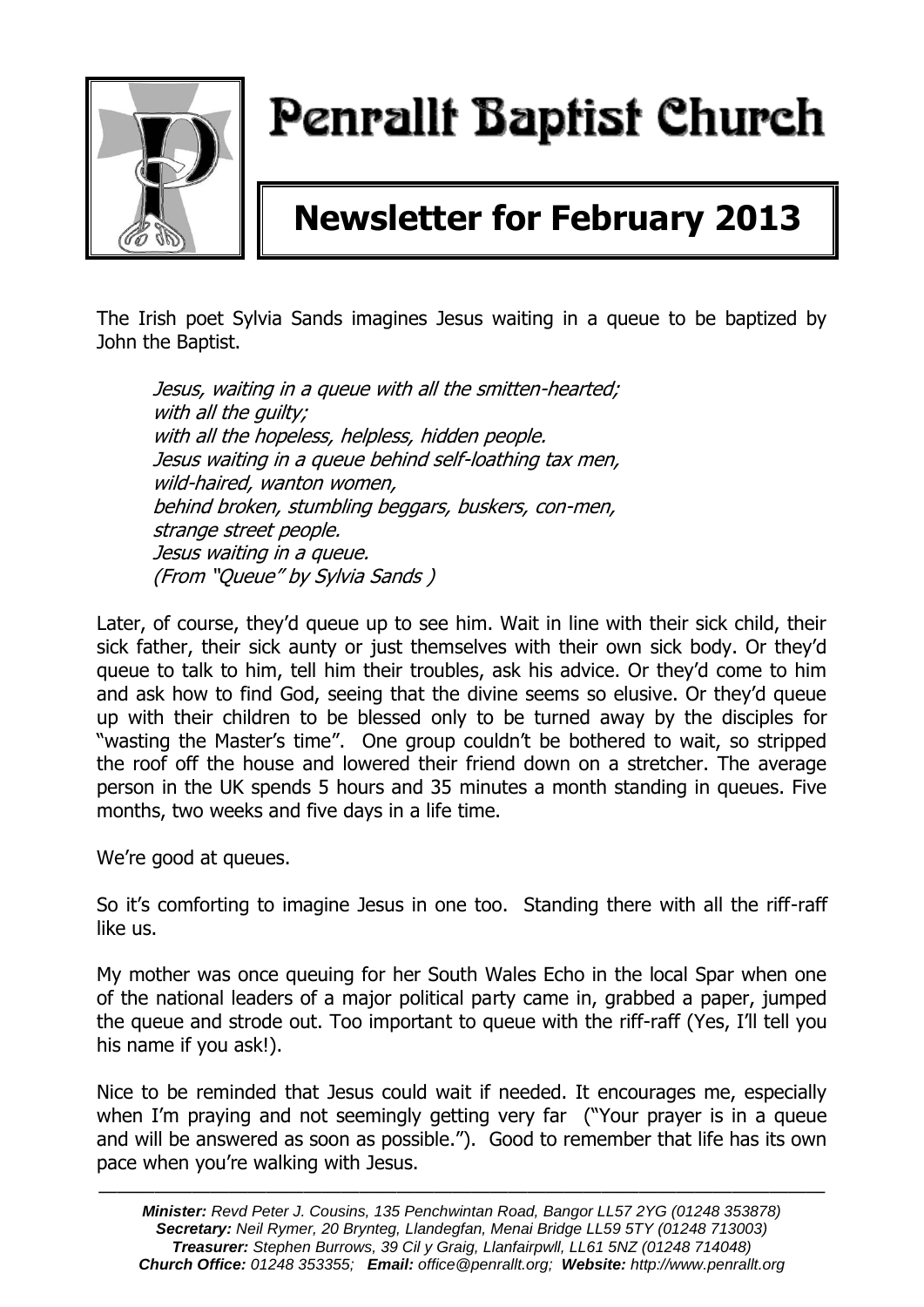The Lord knows that we need patience to survive in this world. Patience with people, patience with "the system" (only thing worse than the system: no system), patience with ourselves. No wonder he wandered off on his own for hours on end to pray. ("What do you mean you don't know where he is? We've walked two hours to come and see him. Bring him back at once!")

We'll be holding a baptismal service in February, the candidates following Jesus (after an interval of nearly 2,000 years) into the water. Cleaner water than the Jordan, admittedly, and perfectly adequate. Baptism is for ordinary folk who've decided to follow Jesus. Common people who know their own faults, limitations and inadequacies. It celebrates what he has done for us, not what we've done for him. And there's a lot to celebrate.

Come along to the service on the evening of February  $10<sup>th</sup>$ .

God bless, **Peter**

### **SERVICES in FEBRUARY**

#### **Feb 3**

| 10.30am<br>2.15 <sub>pm</sub>                  | The Key to the Next Level<br>Service at Bontnewydd               | 1 Peter 2:9-10   |
|------------------------------------------------|------------------------------------------------------------------|------------------|
| 6.00pm                                         | Communion Service If you wonder why God bothers                  | Genesis 28:10-22 |
| <b>Feb 10</b><br>10.30am<br>6.00 <sub>pm</sub> | <b>Live Freely, Tread Cautiously</b><br><b>Baptismal Service</b> | 1 Peter 2:11-17  |
| <b>Feb 17</b><br>10.30am<br>6.00pm             | <b>Geoff Birch</b><br>Neil Rymer                                 |                  |
| <b>Feb 24</b><br>10.30am                       | Communion Service. How to Cope with Suffering Injustice          |                  |
| 6.00pm                                         | A-Team Service                                                   | 1 Peter 2:18-25  |

### **Faith Café**

After church on Sunday evenings we host Faith Café for students, teenagers and other young adults. Starting around 7:15 pm it is an evening of chat, interviews, music and discussions. There is a short programme at around 7:40 after which you are free to leave or stay and chat.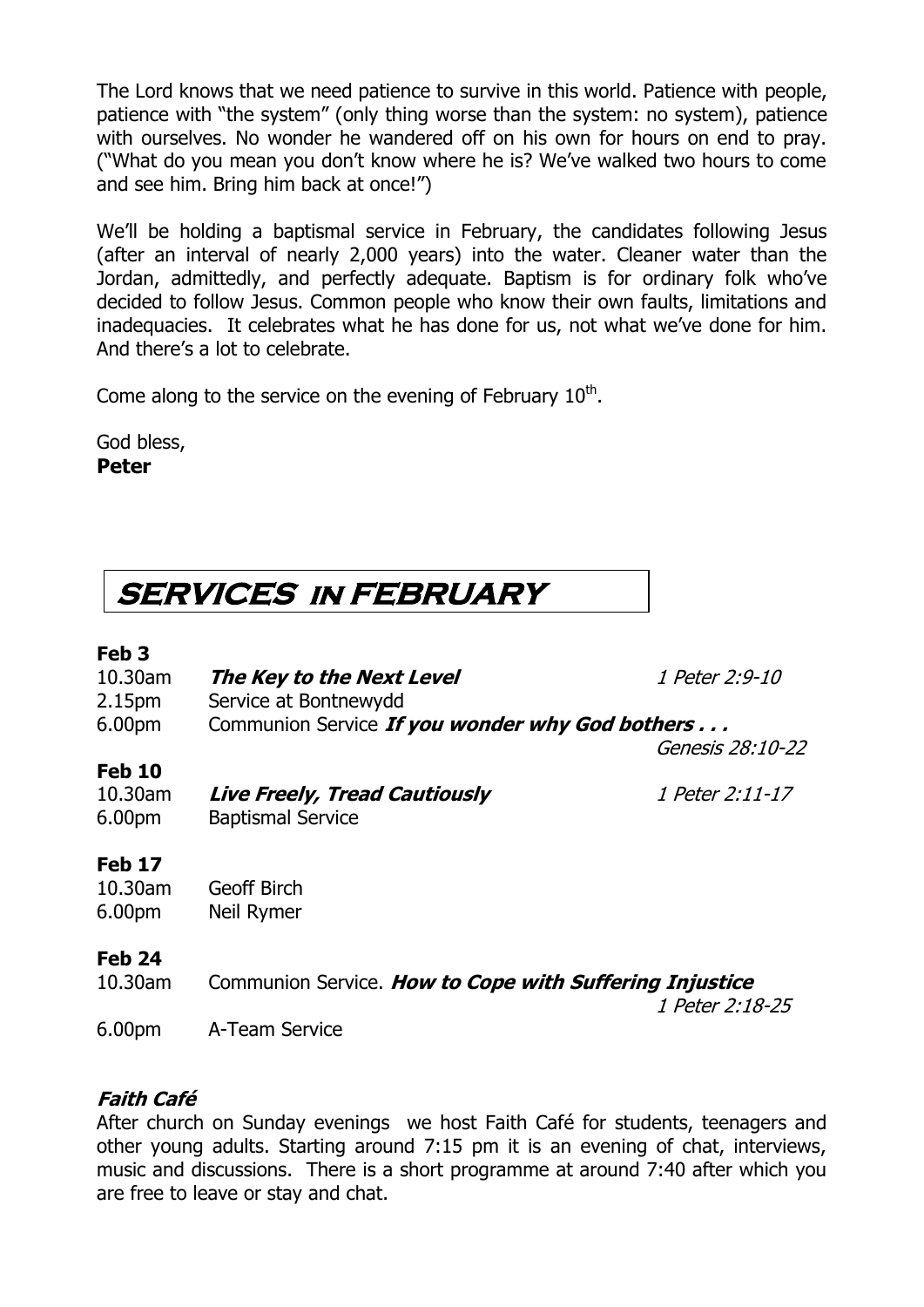#### **CHURCH LUNCH**

We will host a church lunch on **Sunday February 3**. Please bring enough buffet style "finger food" for yourselves and one or two others.

### **Special Dates**

| <b>Monday 4</b>    | 7.30 <sub>pm</sub>                                        | Deacons' Meeting                                    |
|--------------------|-----------------------------------------------------------|-----------------------------------------------------|
| <b>Tuesday 5</b>   | 7.00pm                                                    | Post-Alpha Course                                   |
| <b>Wednesday 6</b> | 10.30am                                                   | Men's prayer meeting followed by coffee in Options. |
| <b>Saturday 9</b>  | Bible Unzipped Course restarts in Rhos-on-Sea. See below. |                                                     |
| Tuesday 12         | 7.00pm                                                    | Post-Alpha Course                                   |
| <b>Tuesday 19</b>  | 7.00pm                                                    | Post-Alpha Course                                   |

### **Weekdays**

#### **Please check with the contact people when there are meetings this month.**   $HG = Home$  Group

| <b>Day</b> | <b>Time</b>          | <b>Details</b>                          | <b>Contacts</b>                                        |
|------------|----------------------|-----------------------------------------|--------------------------------------------------------|
| <b>Tue</b> | 8.00pm               | HG, Nilgiri                             | Joan Beer (353874)                                     |
| <b>Tue</b> | 7.30pm               | HG, Tyddyn Isaf, Menai<br><b>Bridge</b> | <b>Magnus Forrester-Barker</b><br>(717570)             |
| <b>Wed</b> | 10.30am              | Men's Prayer Meeting                    | Peter Cousins (353878)                                 |
| <b>Wed</b> | 2.00 <sub>pm</sub>   | Carers' Home Group                      | Carol Morris (208407)                                  |
| Wed        | 7.30 <sub>pm</sub>   | HG, The Nomads                          | Jess & Seamus Adams (421185)<br>Susan Cousins (353878) |
| Wed        | 7.30 <sub>pm</sub>   | HG, Bethesda                            | Jon & Deb Stammers (602868)                            |
| <b>Wed</b> | 7.30pm               | HG, Penchwintan Road                    | David McCormack (07725 028074)                         |
| <b>Wed</b> | 8.00pm               | HG, Grŵp Cymraeg                        | Owen & Nia Lloyd Evans (352634)                        |
| <b>Thu</b> | 10.30am              | Post-Alpha Bible Study                  | Sue & Lawrence Moss (713793)                           |
| Thu        | 7.30pm               | HG, Llanfairpwll                        | Sue & Lawrence Moss (713793)                           |
| Fri        | 10.30am<br>- noon    | <b>Cheeky Monkeys</b>                   | Joan Rymer (713003)                                    |
| Fri        | $10.30 -$<br>12.30pm | HG, 6 Maes y Dref                       | Anne Collis (353173)<br>anne@collis66.freeserve.co.uk  |
| <b>Sat</b> | 8.30am               | <b>Prayer Meeting</b>                   |                                                        |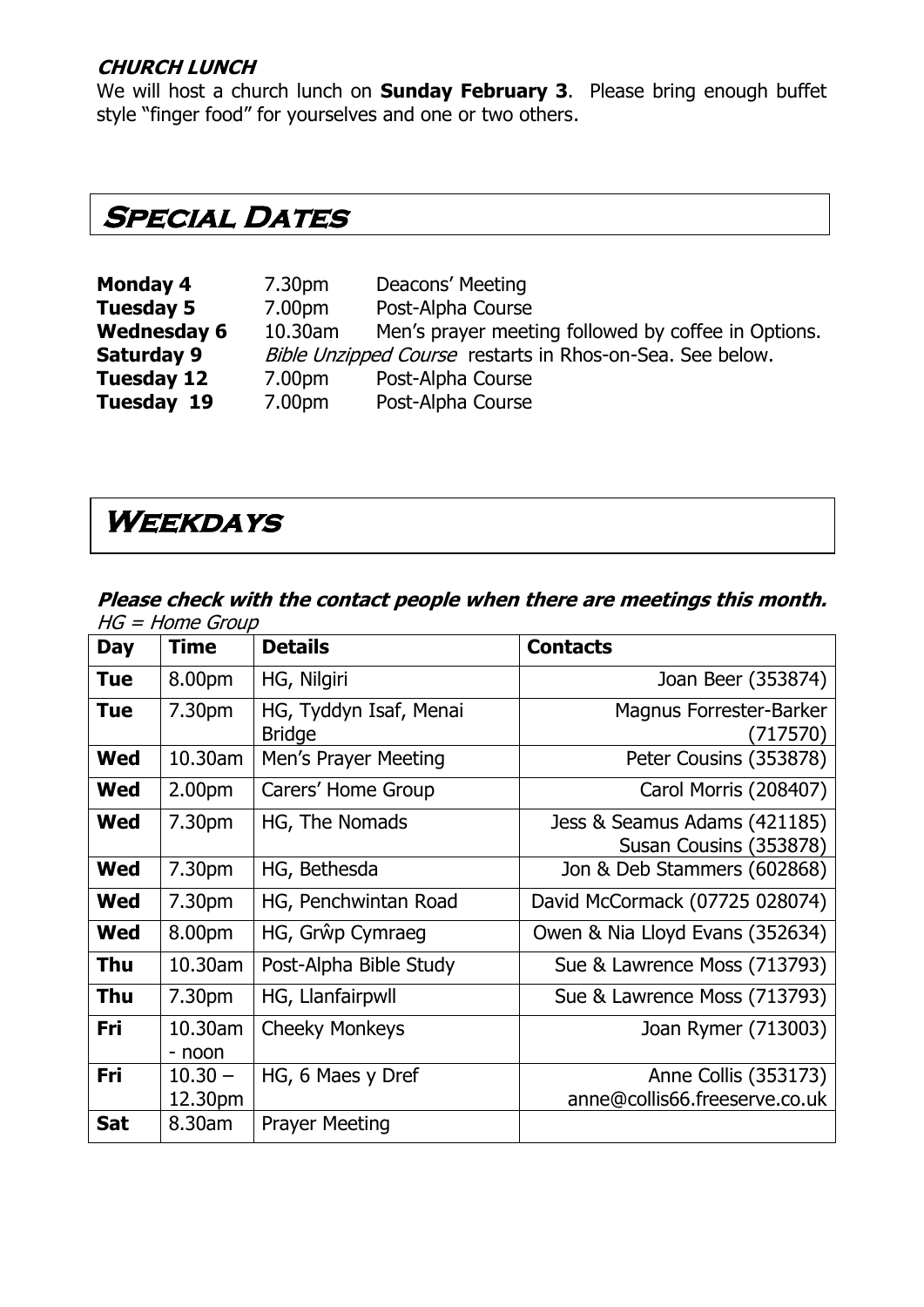### **News of People**

**Nancy Jones** is now living in Bryn Llifon home in Bangor. **John Gilberthorpe** is home from hospital but still unwell. Congratulations to **Bethany Elliott** on being awarded a teachers' training place in London from September.

As we went to press we received news of the death of **Bobby MacKenzie**. Our condolences go to Pat, Stephen, David and the family. Bobby was a church member of faith and courage. He will be greatly missed by us all. The funeral will be on Wednesday 30 January at 12.30pm in Penrallt and afterwards at the Crematorium.

#### **Children's Birthdays in February:**

**1 st**: Morgan Goodman; **11th** Amelie Goodwin; **25th:** Inge Snyman

### **Noticeboard**

 **Men's Prayer Meeting Wednesday 5 February 10.30am** The men will meet for prayer as usual, followed by coffee in Options.

#### **Post-Alpha Group**

The Post-Alpha Study group will meet on Tuesdays from 7pm. We will be studying a series called "Jesus Christ: Teacher, Servant and Saviour" compiled by the late, great, Christian teacher John Stott. All who have done the Alpha Course in the past are welcome to join us. The group will be led by Brian and Peter as before, meeting in Peter's office at the church.

#### **Bible Unzipped. Saturday 9 February 9:30am - 1pm**

Bible Unzipped is run by a group of local ministers who have a passion for Biblical Theology. Its aim is to unpack Scripture with those interested in learning more than can be offered in a Sunday sermon. It also equips those leading in the church with some tools for studying and teaching from the Bible. The histories of the texts themselves, the different ways they have been interpreted and their use for contemporary life and personal devotion will be considered.

Bible Unzipped meets monthly on a Saturday morning at Rhos-on-Sea URC from 9:30am to 1pm. Each morning includes three one-hour sessions which develop a theme through the term. The themes for this term are: The Book of Hebrews and the Old Testament, Mission in the  $21<sup>st</sup>$  Century and the book of Romans.

The course is free, and if you talk to Peter we can probably arrange a lift for you.

#### **Walking Group Tuesday 19 February 10.30am**

Meet at Henllys Golf Club car park. From Beaumaris continue on the B5109 with the castle on your left. Take the first turn left (signpost to Llanfaes and golf club). Take the next left turn (HPB Henllys) continuing along the lane keeping right at a junction. The golf club is on your left with the car park at the rear. As the fields are very wet for walking or picnicking, it is proposed to walk as far as possible on quiet lanes returning to the golf club for a late lunch (or just a drink/snack if preferred). Any queries, please contact the Hebblethwaites on 01248 490581 or email [paul.hebblethwaite@virgin.net](mailto:paul.hebblethwaite@virgin.net)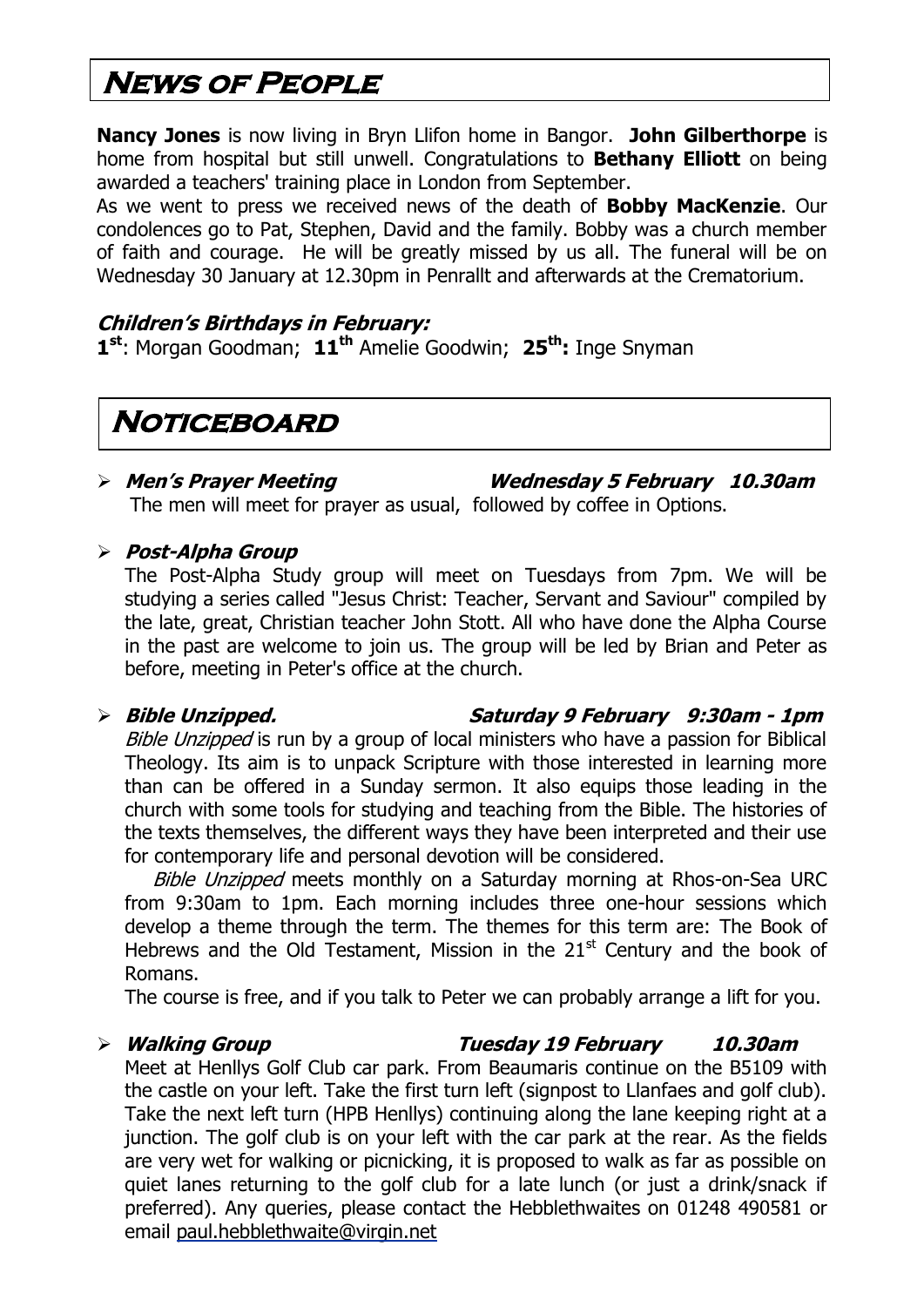#### **Support Kate Barton**

Kate is a student at Bangor University and has been part of Penrallt since 2009. A year ago she had to suspend her studies to receive hospital treatment for anorexia, an eating disorder she'd suffered from for 13 years. She is now in recovery, and is passionate about turning her negative expereince into a positive one. In August 2013 she is cycling 338 miles across three cities (London, Amsterdam and Brussels) in four days to raise as much money as possible for 'Beat', a life-saving Eating Disorders charity. Her charity website has more details: [http://www.doitforcharity.com/KateBarton.](http://www.doitforcharity.com/KateBarton) Do support Kate if you can.

 **Course: Mindfulness from a Christian Perspective. 5, 12 & 19 March** A recent development in CBT has been the so called 'Third Wave' of therapies which include mindfulness, acceptance and commitment theory, these are based less on the controlling of our thoughts and emotions but more on the acceptance of how they are, and changing how we react to them. This acceptance of our thoughts and emotions can be perceived as incompatible with the Christian faith and these workshops we will take a critical look at how Christians can apply mindfulness in their lives. The biblical basis for this practice will also be examined and discussed. The workshop will include some practical meditations and discussion on how these can be integrated into our Christian lives. The practices will include some movement and sitting so comfortable loose clothing would be practical. In the final session other relaxation methods will be taught.

#### **Penrallt on Facebook**

100 people are signed up to Penrallt's Facebook site. Join us.

#### **Homeless in Bangor**

Please do not give money directly to the homeless in Upper Bangor. We have found in the past that it has encouraged aggressive begging on the church premises by people who have a history of violence. You will find brown envelopes in the porch to put your gift in. This will buy vouchers which are distributed by the Cathedral to the homeless.

#### **The Prayer Room**…

…is open before and after the service for quiet prayer. Penrallt is a place of prayer, so make use of this sacred space.

#### **Pray for Penrallt Every Day**

Sign up to receive our prayer diary by e-mail every Monday morning by sending your request to: [office@penrallt.org.](mailto:office@penrallt.org)

If you have some subject for prayer, either send it in by e-mail, or fill in one of the pink cards, which are available in the porch, and place it in the visitors' cards box or give it to Peter or Magnus.

#### **Pastoral Help**

If you have pastoral concerns please contact Peter or one of the other members of the Pastoral Care team. Please note that Peter and Susan will be away on holiday from 14<sup>th</sup> to 21<sup>st</sup> of this month.

```
Pat Borlace 713146, Judy Stammers 364394 Geoff Moore 410582
Susan Cousins 353878 Helen Thomas 600174
```